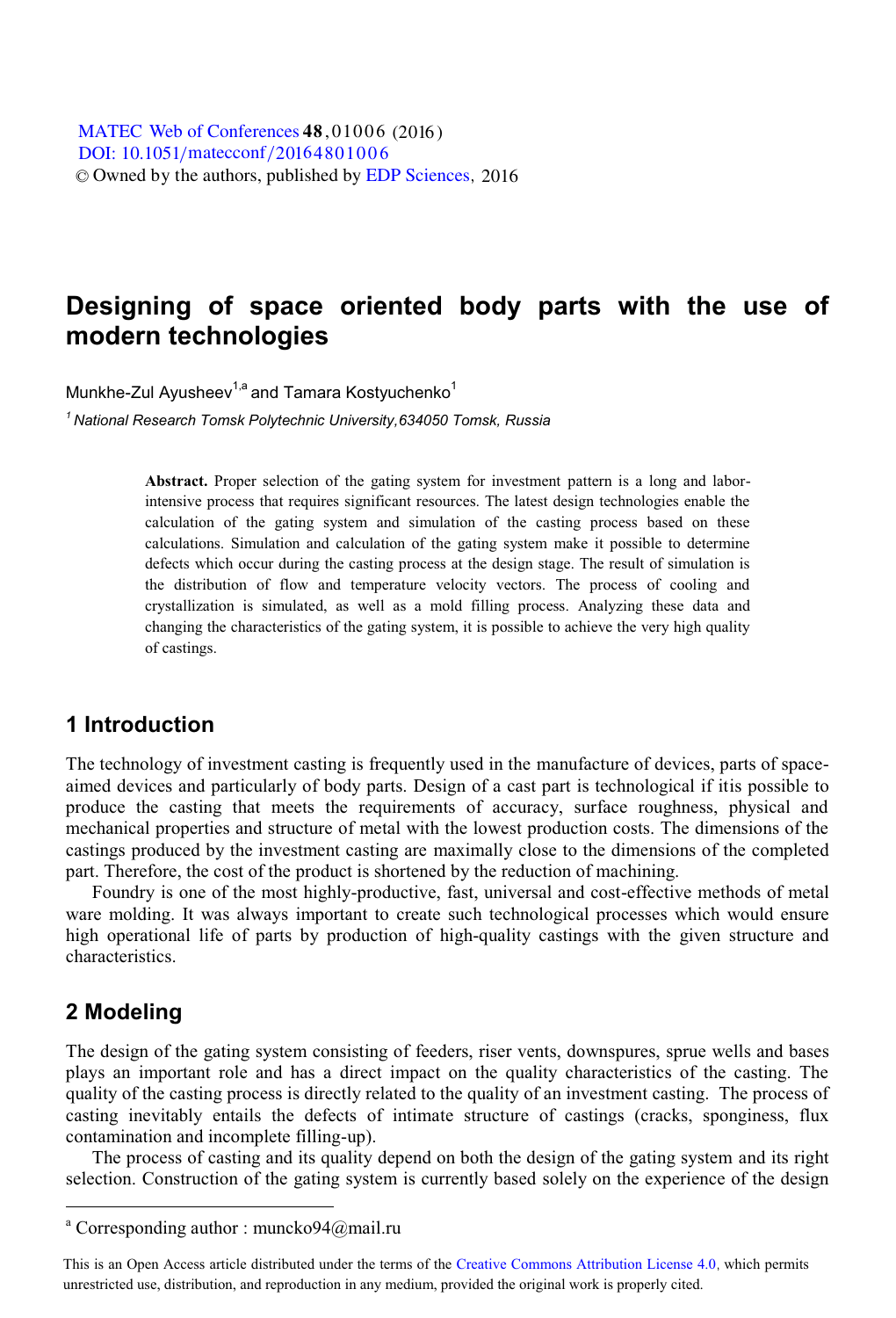engineer; therefore, there is a need in modeling, optimization and automation of a process of casting design using the CAD-systems to ensure the quality of casting. Simulation of the processes of casting, solidification and filling-up with the use of the latest technologies has become a necessity in the foundry industry [1].

Simulation of a casting process with the latest technologies makes it possible to eliminate possible casting defects in the early stages of the design which is a huge breakthrough in the field of mechanical engineering.

Thus, the modeling and design of the casting process using modern specialized computer programs help to reduce the production costs and increase the production and quality of the casting several times.

The crystal structure of the casting and the main processing, qualitative and operational characteristics depend on the number, shape, crystal growth rate and their initial orientation in the mold. Therefore, the important task in the field of foundry industry is the development of a methodology that ensures the monitoring of the structure and its characteristics, the heat and mass transfer, hydrodynamic casting processes and thermal-deformation interaction of casting and mold. The development of revolutionary new low-waste and non-waste technologies which provide a significant increase of operational, physical and mechanical characteristics of the cast metal is important as well [2]. New technologies will help to solve these problems.

The powerful software is designed in order to improve the efficiency and provide a high accuracy of numeric calculation. Every year, million tons of castings are produced worldwide, so the numeric calculations using the latest technology with the appropriate software are very necessary for the production of solid and large-sized castings [3].

Modern programs can read the STL file format of a solid geometric casting pattern. That is well since all CAD-systems work with the STL format and can fix the weakness of a STL file automatically without human intervention. Post-treatment may indicate the filling of a sample, 3D velocity change vector, 3D temperature distribution at any injection area and these operations are simple and easy [4]. Programs are able to select the different kinds of materials in order to define the frame properties during the numeric calculations of mold filling and solidification of the casting which allows the practical application of engineering analysis.

# **3 Methodology**

The process of modeling and design of the gating system begins with the creation of a solid model, a functional surface model, drawings, technical specifications. New modern programs define the functional surfaces; dimensioning specifications, construction tolerances and boundary conditions using certain modules and based on these data, they model a parametric model wherein the depths of surfaces and geometrical dimensions are parametric. Engineer reuses parametric abilities of the gating systems models for the optimization of casting properties. The models are used to study the thermal, mechanical and structural characteristics.

That is a simulation model which will be a product model for various tests, particularly functional test, and based on these tests results the final model of the gating system is formed [5]. During the creation of a casting model the castability is changed by changing the geometry until the indicators of shrinkage, hole and recess filling meet the requirements.

## **4 Main characteristics**

The main objective of the simulation of casting processes is the calculation of heat distribution in the investment casting with increase of time. This operation is carried out in specialized units. The fundamental heat transfer equation is determined by the thermal conductivity law. It is a specific differential equation of temperature (*T*) and time (*t*) relationship in the Cartesian coordinates *x, y, z,* where  $\rho$  is a density,  $C_p$  is a thermal capacity and  $\lambda$  - thermal conductivity [3]: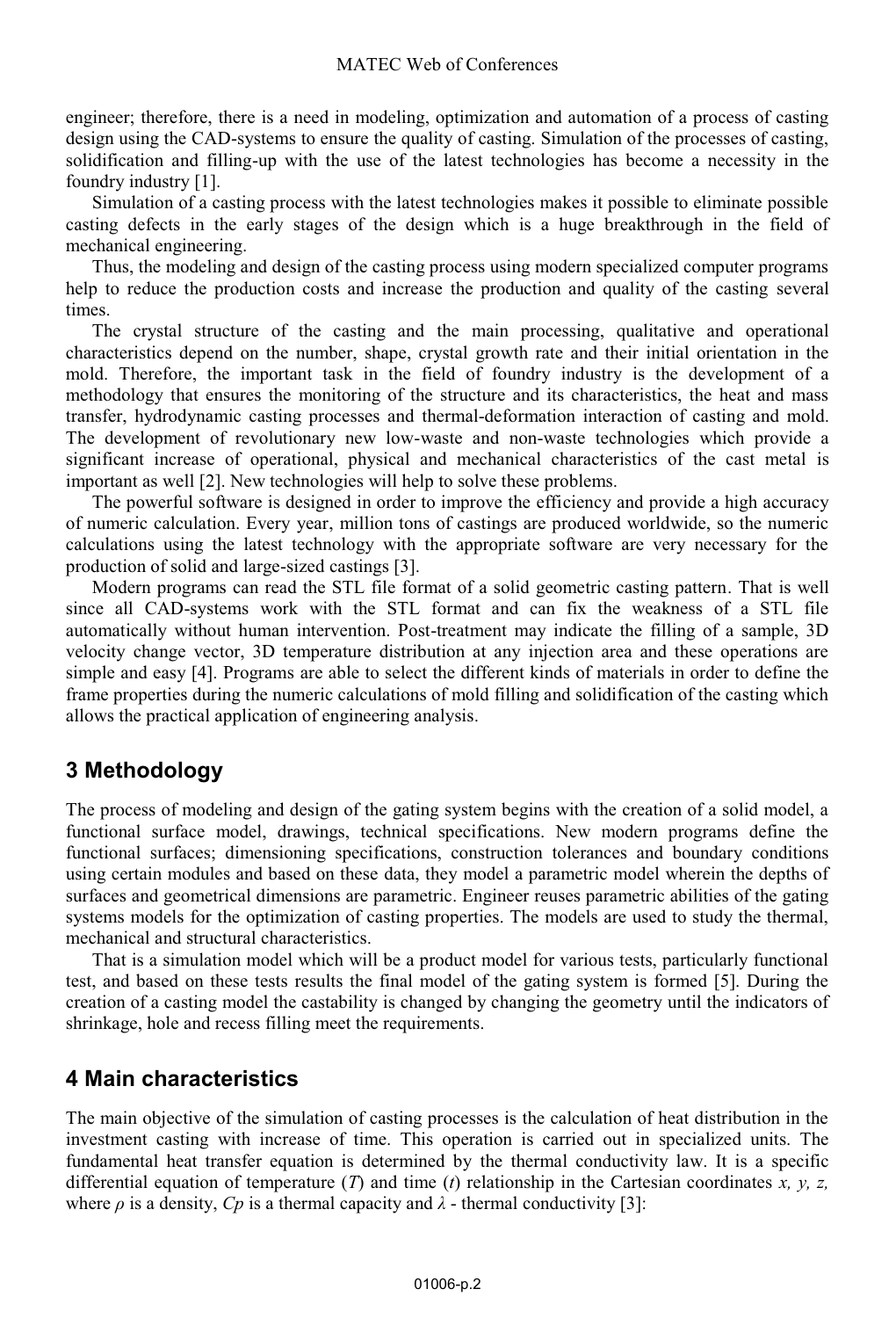#### Space Engineering 2016

$$
pc_p \frac{\partial T}{\partial t} = \frac{\partial}{\partial x} \left( \lambda \frac{\partial T}{\partial x} \right) + \frac{\partial}{\partial y} \left( \lambda \frac{\partial T}{\partial y} \right) + \frac{\partial}{\partial z} \left( \lambda \frac{\partial T}{\partial z} \right) + \dot{Q}
$$
(1)

Therefore, the time derivative of temperature at a point is determined by the flow of heat quantity and the source-heat dissipation term. It is possible to solve one system of linear equations for one time step using the discrete partial equations and final element analysis with boundary conditions.

The gap appears between the casting and the casting mold during solidification and liquid-metal cooling which affects their heat transfer and solidification conditions. In each case the gap differs depending on the molding method, the heating rate of the mold and the nature of its interaction with the metal induration.

The gap formation and modification is determined by three factors: the shrinkage of the casting, mold deformation during the molding cycle, the moldable extension of the under the action of ferrostatic pressure. The main contribution to the formation of the gap and the kinetics of its change is made by the first two factors. The calculations are made with the use of software based on different methods of calculation [2].

The temperature field of the casting mold varies with the change of time as well as the temperature field of the casting during the cycle of induration. The gap setting is the sum of the absolute values of the casting's shrinkage and deformation of the casting mold. The temperature distribution during filling of the form for one of the variants of the gating system design is shown in Figure 1.



**Figure 1.** Filling the mold with the distribution of metal temperature. It is possible to define the temperature of liquid metal from the color using the grid.

The modern programs of computer modeling of foundry technologies based on physical theories of the thermal, diffusive, hydrodynamic and deformation phenomena are capable to imitate adequately many processes happening when filling with fusion of a form, at crystallization of a multicomponent alloy and further cooling of casting.

#### **5 Conclusion**

Computer simulation of casting processes and solidification has become a necessity in the foundry industry. The parameterization makes it possible to optimize quickly the casting properties of the casting which meet all the requirements within a very short time. Computer programs can read the STL file, a complex solid geometry, show the velocity vector, 3D velocity and temperature fields, the filling of a sample, distribution of mold filling temperature and solidification.